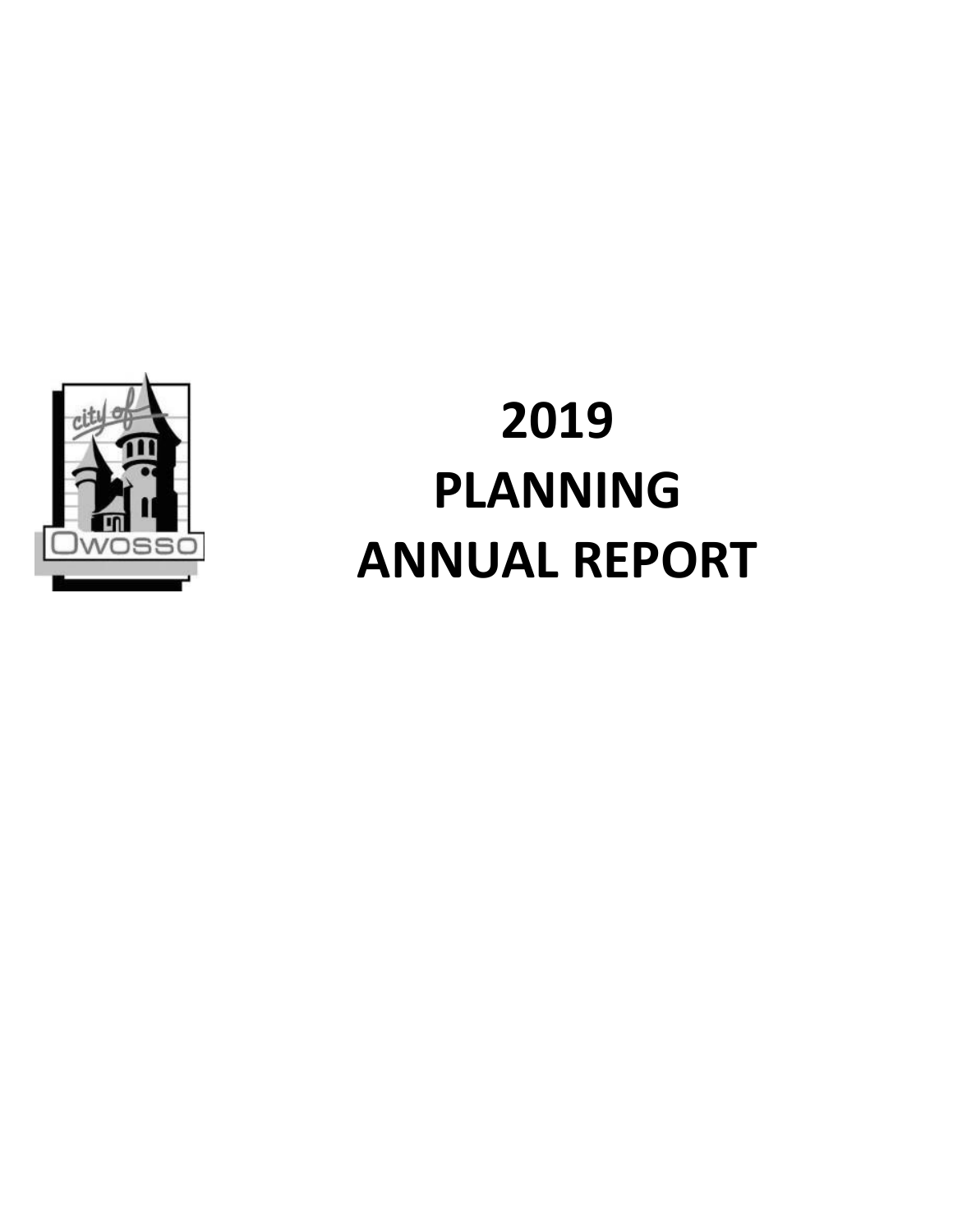#### **PLANNING COMMISSION:**

# **1. Membership**

| <b>MEMBER</b>             | <b>TITLE</b>             | <b>TERM</b><br><b>EXPIRES</b> |
|---------------------------|--------------------------|-------------------------------|
| <b>JANAE FEAR</b>         | Secretary                | 06-30-2021                    |
| <b>FRANCIS LIVINGSTON</b> | Vice Chair               | 06-30-2021                    |
| <b>DANIEL LAW</b>         | <b>Council Rep</b>       | 11-09-2020                    |
| <b>WILLIAM WASCHER</b>    | Chair                    | 06-30-2021                    |
| <b>THOMAS TAYLOR</b>      | ZBA Rep.<br>Commissioner | 06-30-2020                    |
| PETE YERIAN               | Commissioner             | 06-30-2022                    |
| LINDA ROBERTSON           | Commissioner             | 06-30-2022                    |

#### **2. Attendance**

|               | Wascher | Adams    | Fear | Jenkins | Law | Lafferty   | Livingston | Taylor | Kirkland | Yerian | Robertson |
|---------------|---------|----------|------|---------|-----|------------|------------|--------|----------|--------|-----------|
| Jan           |         |          |      |         |     | No Meeting |            |        |          |        |           |
| Feb           | X       | X        | Χ    |         | X   | x          | Χ          |        | Χ        |        |           |
| Mar           |         |          |      |         |     | No Meeting |            |        |          |        |           |
| Apr           |         |          | Χ    |         | X   | Resigned   | X          | X      | X        |        |           |
| May           | Χ       | X        | Χ    | Χ       | X   |            | X          | X      | X        |        |           |
| Jun           |         |          |      |         |     | No Meeting |            |        |          |        |           |
| Jul           | Χ       |          | Χ    |         | X   |            | X          | X      |          | Χ      |           |
| Aug           | Χ       | Χ        |      | Χ       | X   |            | X          | Χ      |          | X      |           |
| Sept          | X       | Resigned | X    | Χ       | X   |            |            | Χ      |          | X      | Χ         |
| Oct           |         |          |      |         |     | No Meeting |            |        |          |        |           |
| Nov           |         |          |      |         |     | No Meeting |            |        |          |        |           |
| Dec           |         |          |      |         |     | No Meeting |            |        |          |        |           |
| $X = present$ |         |          |      |         |     |            |            |        |          |        |           |

#### **3. Meetings**

Planning Commission meetings are held the 4th Monday of each month, except as noted at 6:30 p.m.

| <b>Meeting Date</b> | <b>Agenda Items</b>                                                                             |
|---------------------|-------------------------------------------------------------------------------------------------|
| January 28          | Meeting cancelled due to weather<br>$\bullet$                                                   |
| February 25         | Sign ordinance - amendments<br>$\bullet$                                                        |
|                     | Medical Marihuana Ordinance amendments - Public Hearing<br>$\bullet$                            |
|                     | Industrial district outdoor storage height and screening requirements - Public<br>$\bullet$     |
|                     | <b>Hearing</b>                                                                                  |
|                     | 2019-25 Capital Improvements - present and action<br>$\bullet$                                  |
|                     | 2018 Planning Commission annual report - present and action<br>$\bullet$                        |
|                     | Recreational marijuana - discussion<br>$\bullet$                                                |
| March 25            | Meeting cancelled<br>٠                                                                          |
| April 22            | Site plan review - J&H Family Store at 917 E Main St<br>٠                                       |
| May 28              | Site plan review – Memorial Healthcare for new addition to the hospital<br>$\bullet$<br>complex |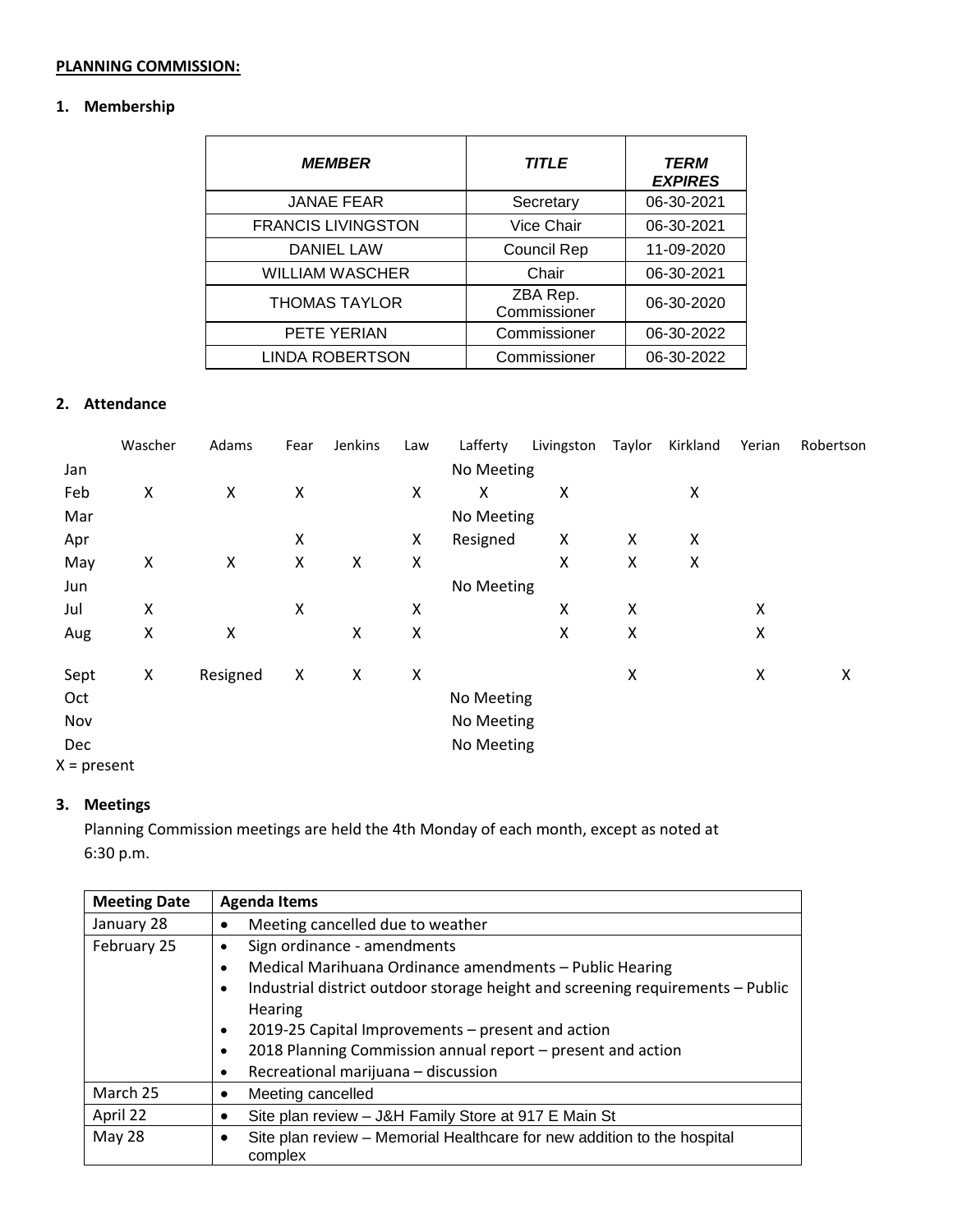|              | Site plan review - Consumers Energy for replacing gas regulator facility<br>$\bullet$ |
|--------------|---------------------------------------------------------------------------------------|
| June 24      | Cancelled due to lack of agenda items                                                 |
| July 22      | Site Plan Review Ordinance amendments to allow for administrative reviews             |
|              | Sign Ordinance amendments<br>$\bullet$                                                |
|              | Recreational marijuana - discussion<br>٠                                              |
| August 26    | Site plan review for Woodworth Commercial at 501 W Main St<br>٠                       |
|              | Set public hearing for Site Plan Review and Sign Ordinance amendments<br>$\bullet$    |
|              | Master plan update<br>٠                                                               |
| September 23 | Public hearings for site plan review and sign ordinance amendments<br>٠               |
| October 21   | Cancelled due to lack of agenda items                                                 |
| November 25  | Cancelled due to lack of agenda items                                                 |
| December 9   | Cancelled due to lack of agenda items                                                 |

### 4. **Master Plan Review**

CIB Planning, Inc. of Fenton, Michigan is in the process of updating the Master Plan. A draft of the plan should be available in January or February.

# 5. **Zoning Ordinance Amendments**

a. Zoning ordinance:

| <b>Section</b> | <b>Amendment/Addition</b>                          | <b>Status</b> |
|----------------|----------------------------------------------------|---------------|
| Section 16.5   | Amendment - Medical marihuana                      | Approved      |
| Section 38-292 | Amendment - Industrial district - outdoor storage  | Approved      |
|                | height and screening requirements                  |               |
| Chapter 26     | Amendments to sign ordinance                       | Approved      |
| Section 38-390 | Amendments to the site plan ordinance to allow for | Approved      |
|                | administrative site plan reviews                   |               |

b. Rezoning Requests:

None requested in 2019

#### **ZONING BOARD OF APPEALS**

#### **1. Membership:**

| <b>MEMBER</b>                     | <b>TITLE</b>                                |            |
|-----------------------------------|---------------------------------------------|------------|
| <b>RANDY HORTON</b>               | Chair                                       | 6-20-2020  |
| <b>THOMAS TAYLOR</b>              | PC Representative                           | 6-30-2021  |
| <b>CHRISTOPHER EVELETH</b>        | Vice Chair<br><b>Council Representative</b> | 11-14-2022 |
| <b>KENT TELESZ</b>                |                                             | 6-30-2022  |
| <b>MATTHEW GRUBB</b><br>Secretary |                                             | 6-30-2021  |
| <b>MICHAEL BRUFF</b>              | Alternate                                   | 06-30-2021 |
| <b>ROBERT TEICH</b>               | Alternate                                   |            |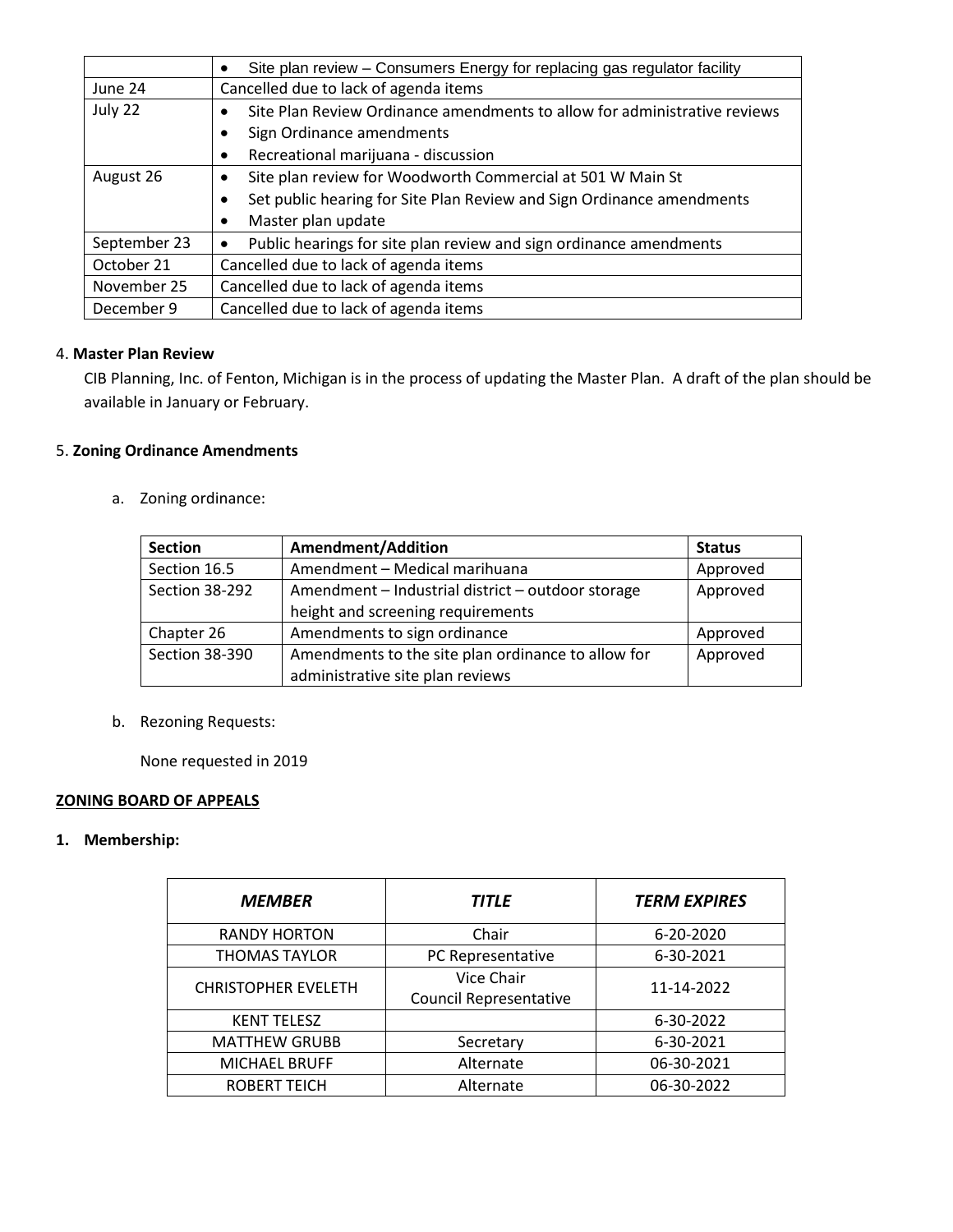#### **2. Attendance**

|            | Horton     | Eveleth     | Taylor | <b>Telesz</b> | <b>Bruff</b> | Teich | Grubb |
|------------|------------|-------------|--------|---------------|--------------|-------|-------|
| Jan        |            |             |        | No Meeting    |              |       |       |
| Feb        |            |             |        | No Meeting    |              |       |       |
| Mar        |            |             |        | No Meeting    |              |       |       |
| Apr        |            |             |        | No Meeting    |              |       |       |
| May        | Χ          |             | X      |               | x            |       | x     |
| <b>Jun</b> |            |             |        | No Meeting    |              |       |       |
| Jul        | X          | X<br>X<br>x |        |               |              |       |       |
| Aug        |            | No Meeting  |        |               |              |       |       |
| Sept       |            | No Meeting  |        |               |              |       |       |
| Oct        | No Meeting |             |        |               |              |       |       |
| Nov        |            | No Meeting  |        |               |              |       |       |
| Dec        |            |             |        | No Meeting    |              |       |       |

X = present

# **3. Meetings:**

Zoning Board of Appeals meetings are held the 3rd Tuesday of each month, except as noted at 9:30 a.m.

| <b>Meeting Date</b> | <b>Agenda Items</b>                                                                                                                                                                                                                                                                                                                                                                          |
|---------------------|----------------------------------------------------------------------------------------------------------------------------------------------------------------------------------------------------------------------------------------------------------------------------------------------------------------------------------------------------------------------------------------------|
| January 15          | Cancelled due to lack of agenda items                                                                                                                                                                                                                                                                                                                                                        |
| February 19         | Cancelled due to lack of agenda items                                                                                                                                                                                                                                                                                                                                                        |
| March 19            | Cancelled due to lack of agenda items                                                                                                                                                                                                                                                                                                                                                        |
| April 16            | Cancelled due to lack of agenda items                                                                                                                                                                                                                                                                                                                                                        |
| <b>May 21</b>       | 917 E Main St $-$ (2) variance requests $-$ 11% variance to the percentage of<br>$\bullet$<br>windows and variance to landscape requirements. Window variance was<br>tabled until the next meeting. Landscape variance was approved to allow for<br>stamped concrete along the building instead of bushes, etc. Window variance<br>was later removed as they were able meet the requirement. |
| June 18             | Cancelled due to lack of agenda items                                                                                                                                                                                                                                                                                                                                                        |
| July 16             | 819 N Shiawassee St - Memorial Healthcare 3 story building addition to the<br>٠<br>complex. (2) variance requests for exceeding building height and parking lot $-$<br>approved.                                                                                                                                                                                                             |
| August 20           | Cancelled due to lack of agenda items                                                                                                                                                                                                                                                                                                                                                        |
| September 17        | Cancelled due to lack of agenda items                                                                                                                                                                                                                                                                                                                                                        |
| October 15          | Cancelled due to lack of agenda items                                                                                                                                                                                                                                                                                                                                                        |
| November 19         | Cancelled due to lack of agenda items                                                                                                                                                                                                                                                                                                                                                        |
| December 17         | Cancelled due to lack of agenda items                                                                                                                                                                                                                                                                                                                                                        |

#### **TRAINING**

None held in 2019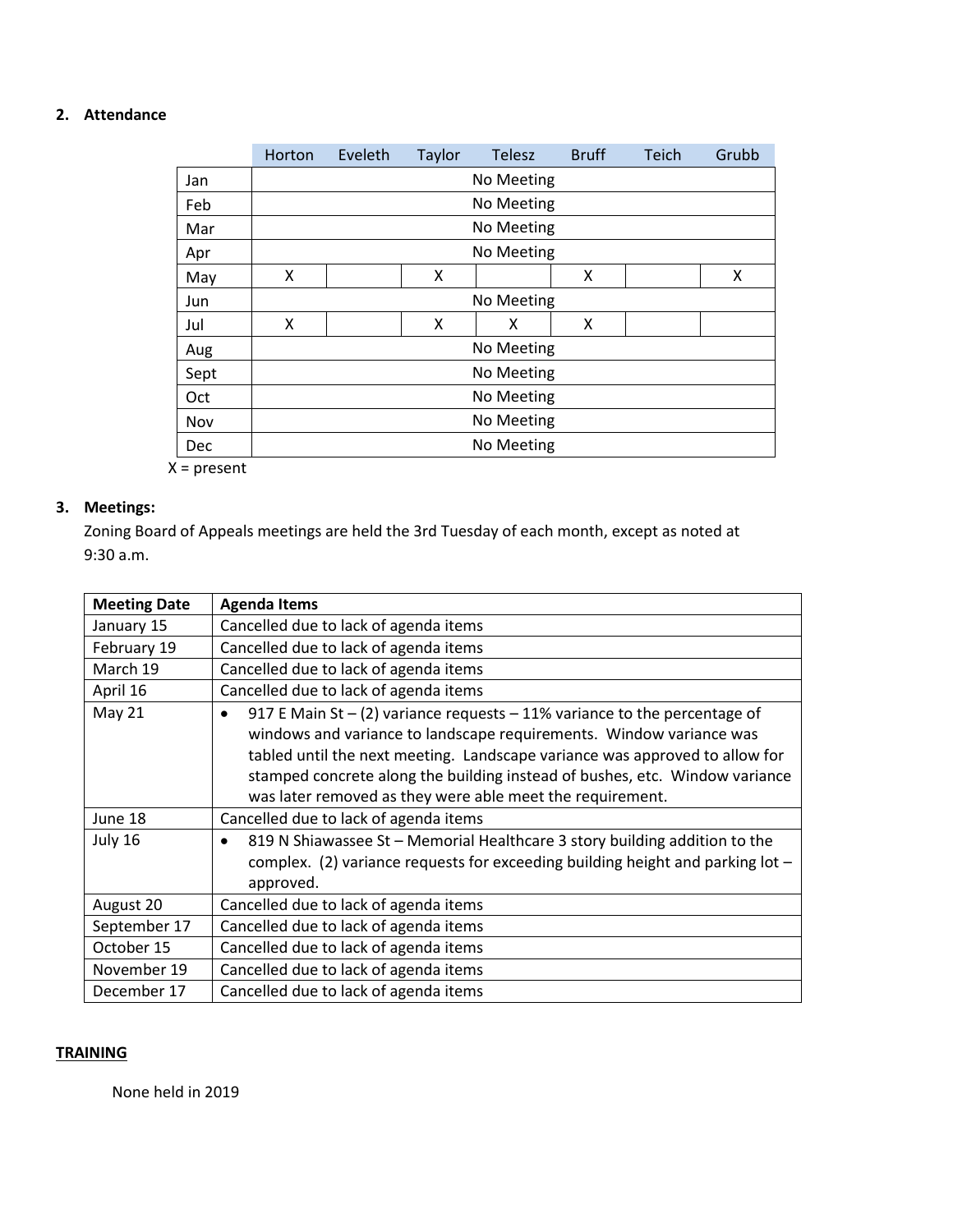#### **JOINT MEETINGS**

None held in 2019

#### **REDEVELOPMENT READY COMMUNITIES:**

|                                     | <b>Report of Findings</b> | Progress Report  | Progress Report             |
|-------------------------------------|---------------------------|------------------|-----------------------------|
| Criteria                            | August 1, 2017            | October 1, 2018* |                             |
| <b>Best Practice 1.1: The Plans</b> |                           |                  |                             |
| The governing body has              |                           |                  |                             |
| adopted a master plan in the        |                           |                  |                             |
| past five years.                    | N                         | N                | <b>Currently working on</b> |
| The governing body has              |                           |                  |                             |
| adopted a downtown plan.            | N                         | N                | <b>Currently working on</b> |
| The governing body has              |                           |                  |                             |
| adopted a corridor plan.            |                           |                  |                             |
| The governing body has              |                           |                  |                             |
| adopted a capital improvements      |                           |                  |                             |
| plan.                               | N                         | N                | Y (Feb. 2020)               |
| <b>Best Practice 1.2: Public</b>    |                           |                  |                             |
| Participation                       |                           |                  |                             |
| The community has a public          |                           |                  |                             |
| participation plan for engaging a   |                           |                  |                             |
| diverse set of community            |                           |                  |                             |
| stakeholders.                       | N                         | Υ                | Υ                           |
| The community demonstrates          |                           |                  |                             |
| that public participation efforts   |                           |                  |                             |
| go beyond the basic methods.        | Υ                         | Υ                | Υ                           |
| The community shares                |                           |                  |                             |
| outcomes of public participation    |                           |                  |                             |
| processes.                          | N                         | Υ                | Υ                           |
| <b>Best Practice 2.1: Zoning</b>    |                           |                  |                             |
| <b>Regulations</b>                  |                           |                  |                             |
| The governing body has              |                           |                  |                             |
| adopted a zoning ordinance          |                           |                  |                             |
| that aligns with the goals of the   |                           |                  |                             |
| current master plan.                | $\mathsf{N}$              | N                | Will occur after MP update  |
| The zoning ordinance provides       |                           |                  |                             |
| for areas of concentrated           |                           |                  |                             |
| development in appropriate          |                           |                  |                             |
| locations and encourages the        |                           |                  |                             |
| type and form of development        |                           |                  |                             |
| desired.                            | N                         | N                | Will occur after MP update  |
| The zoning ordinance includes       |                           |                  |                             |
| flexible zoning tools to            |                           |                  |                             |
| encourage development and           |                           |                  |                             |
| redevelopment.                      | Υ                         | Υ                | Υ                           |
| The zoning ordinance allows for     |                           |                  |                             |
| a variety of housing options.       | Υ                         | Υ                | Y                           |
| The zoning ordinance includes       |                           |                  |                             |
| standards to improve non•-          |                           |                  |                             |
| motorized transportation.           | ${\sf N}$                 | N.               | Will occur after MP update  |
| The zoning ordinance includes       |                           |                  |                             |
| flexible parking requirements.      | $\mathbf N$               | N                | Will occur after MP update  |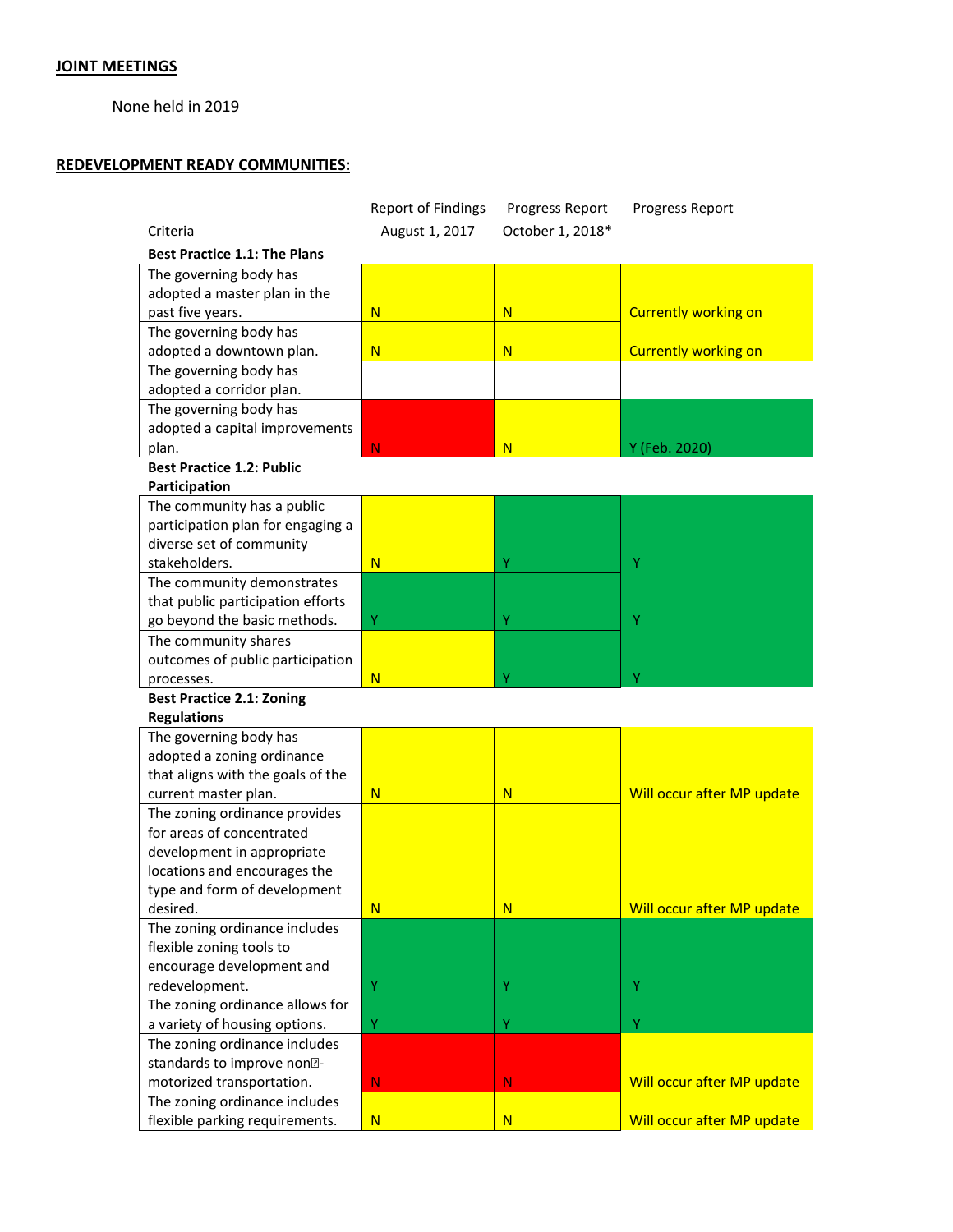| The zoning ordinance includes<br>standards for green |   |                            |
|------------------------------------------------------|---|----------------------------|
| infrastructure.                                      |   | Will occur after MP update |
| The zoning ordinance is user.                        |   |                            |
| friendly.                                            | N | Will occur after MP update |

#### **Best Practice 3.1: Development Review Policy and Procedures**

| Review Folley and Flocedules          |             |    |                             |
|---------------------------------------|-------------|----|-----------------------------|
| The zoning ordinance articulates      |             |    |                             |
| a thorough site plan review           |             |    |                             |
| process.                              | Y           | Υ  | Y                           |
| The community has a qualified         |             |    |                             |
| intake professional.                  | Υ           | Υ  | Y                           |
| The community defines and             |             |    |                             |
| offers conceptual site plan           |             |    |                             |
| review meetings for applicants.       | N           | N  | Y: Complete & on website    |
| The community encourages a            |             |    |                             |
| developer to seek input from          |             |    |                             |
| neighboring residents and             |             |    |                             |
| businesses at the onset of the        |             |    |                             |
| application process.                  | N           | Y  | Y                           |
| The appropriate departments           |             |    |                             |
| engage in joint site plan             |             |    |                             |
| reviews.                              | Υ           | Υ  | Ÿ                           |
| The community has a clearly           |             |    |                             |
| documented internal staff             |             |    | <b>Implemented BS&amp;A</b> |
| review policy.                        | N           | N  | tracking                    |
| The community promptly acts           |             |    | <b>Implemented BS&amp;A</b> |
| on development requests.              | N           | N  | tracking                    |
| The community has a method to         |             |    | <b>Implemented BS&amp;A</b> |
| track development projects.           | $\mathbf N$ | N  | tracking                    |
| The community annually                |             |    |                             |
| reviews the successes and             |             |    |                             |
| challenges with the site plan         |             |    |                             |
| review and approval                   |             |    |                             |
| procedures.                           | N           | N  | N                           |
| <b>Best Practice 3.2: Guide to</b>    |             |    |                             |
| <b>Development</b>                    |             |    |                             |
| The community maintains an            |             |    |                             |
| online guide to development           |             |    |                             |
| that explains policies,               |             |    |                             |
| procedures and steps to obtain        |             |    |                             |
| approvals.                            | N           | N  | Y: Complete & on website    |
| The community annually                |             |    |                             |
| reviews the fee schedule.             | N           | Y  | Y: Complete & on website    |
| <b>Best Practice 4.1: Recruitment</b> |             |    |                             |
| and Orientation                       |             |    |                             |
| The community sets                    |             |    |                             |
| expectations for board and            |             |    |                             |
| commission positions.                 | N           | N. | <b>Currently working on</b> |
| The community provides                |             |    |                             |
| orientation packets to all            |             |    |                             |
| appointed and elected                 |             |    |                             |
| members of development                |             |    | Currently working on:       |
| related boards and                    |             |    | orientation packet for      |
| commissions.                          | N.          | N. | <b>Council is complete</b>  |
|                                       |             |    |                             |

**Best Practice 4.2: Education and Training**